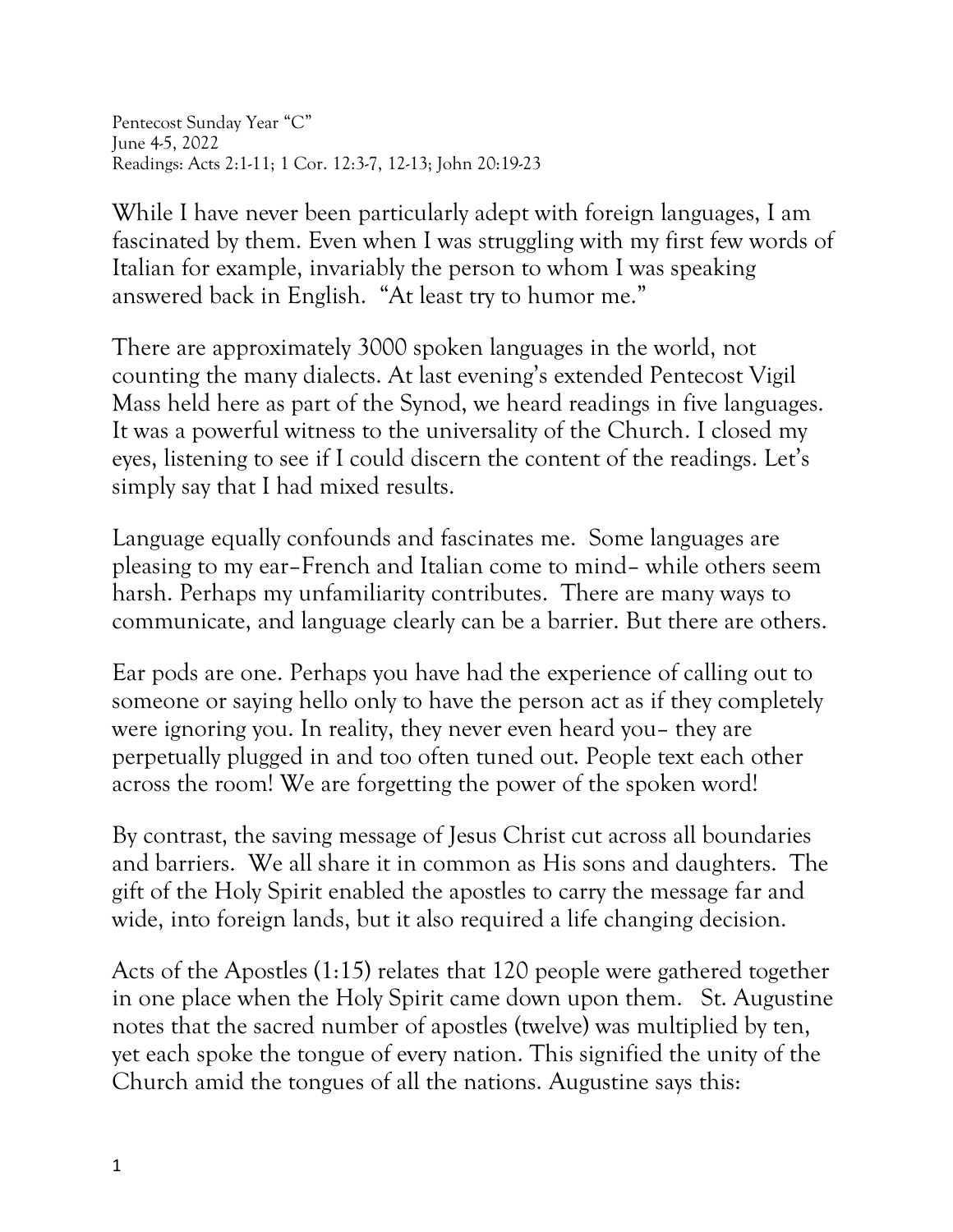He therefore who possesses the Holy Spirit is in the Church, which speaks in the tongues of *all* nations. Whosoever is without this Church, has not the Holy Spirit. For this reason, the Holy Spirit deigned to reveal Himself in the tongues of *all nations*, that each may understand, that he possesses the Holy Spirit who is nourished within the unity of the Church, which speaks in *every* tongue.<sup>1</sup>

Unity is certainly not easy these days, be it among our nation's elected officials, our local communities or even our Church. Increasingly, people share their strong convictions. It takes courage to lead amid divergent viewpoints. Our local shepherd Archbishop Hebda is leading by means of a process in which all Catholics were encouraged to participate.

A total of thirty listening sessions were held, followed by the parish small group process. I was pleased that over 100 parishioners participated for the six-week session here in this parish. In this day, that takes commitment. That input formed the basis, with all the other parishes, for refining the priorities of the Synod, concluding this afternoon.

We are invited to engage the world in order to transform it with the Gospel. A greater fear might be that we may choose to disengage, to retreat to a comfortable corner. Being forced to learn a new language forced me to embrace this discomfort. The solemnity of Pentecost provides the impetus for spreading the Word no matter the obstacle.

Faith needs enthusiasm; grace builds upon our natures as social beings. All throughout Easter we have listened to how the early Church struggled to figure everything out, especially the mission to the nations. But eventually they understood, didn't they? They got it.

The Holy Spirit is very much active in our Archdiocesan Church today, and the Holy Spirit preserves the unity in the Church to which we have been called. Unity takes hard work and docility, including trusting our

<sup>1</sup> Saint Augustine, sermon for the Feast of Pentecost*, Sermo #268.1-2*